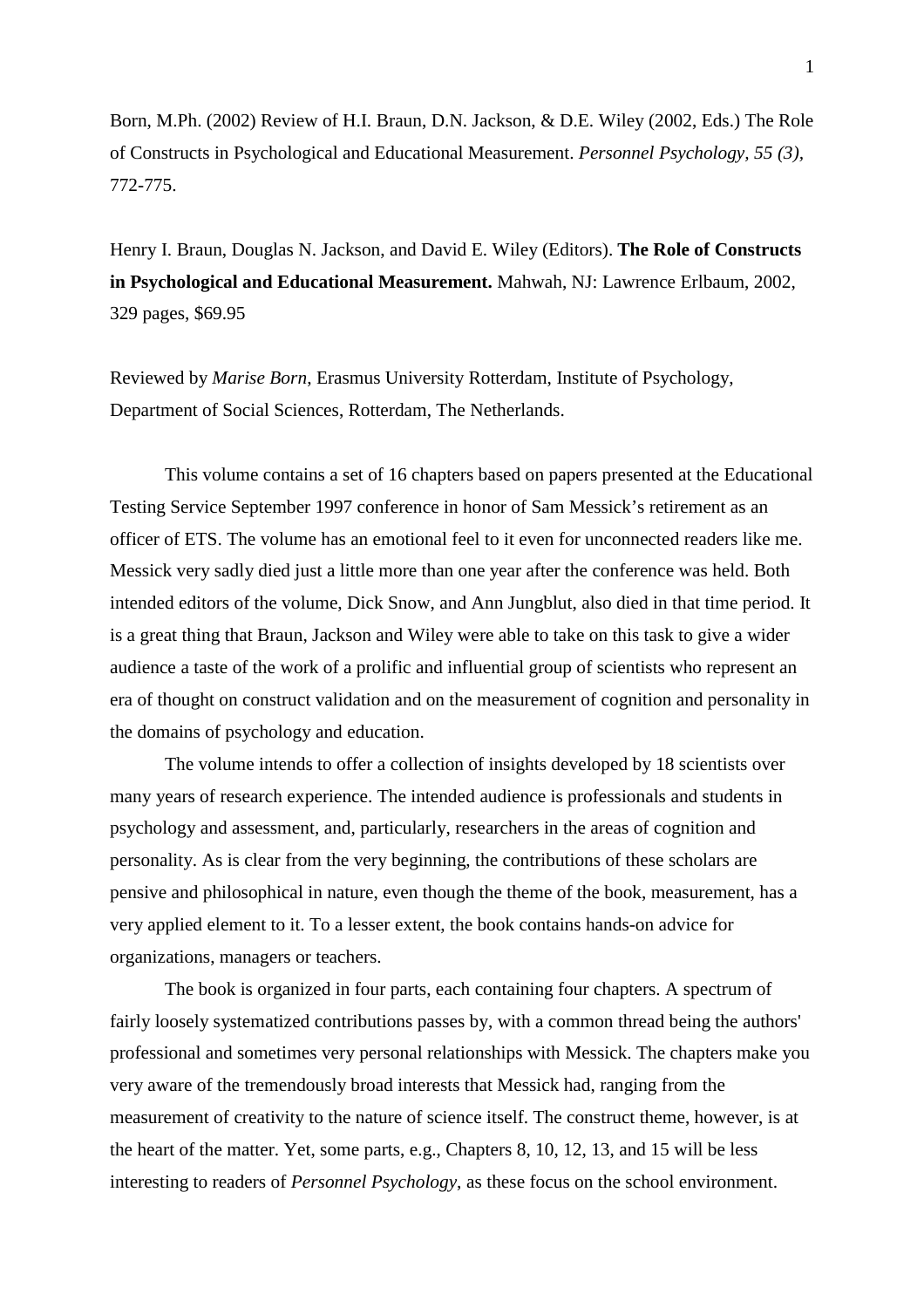Part I, entitled 'Personality – Theory and Assessment', contains relatively short chapters by Jackson, Hofstee, Holzman, and Paulhus, respectively. Jackson discusses the relevance of constructs used by ordinary people, Hofstee critically reviews the assessment of personality through questionnaires, Holzman reviews 35 years of personality theory and assessment, and Paulhus deals with socially desirable responding.

Part II, entitled 'Intellect – Theory and Assessment', starts with a chapter by Gustafsson on hierarchical and non-hierarchical measurement models on cognition. In the second chapter in this section, Carroll comments critically on the Five Factor Model of personality using his experience in the cognitive domain. Lohman and Bosma focus in the next chapter on cognitive styles as a potentially fertile ground for interaction between experimental and differential psychologists. Kogan's chapter examines assessment in the performing arts. Part II contains the most heterogeneous group of chapters.

Part III, entitled 'Validity and Values in Psychological and Educational Measurement', has chapters by Fiske, who shows how the thinking on validity has developed over the years, Glaser and Baxter, who present a model for educational assessment situations, Willingham, who focuses on designing fair tests using gender issues as an example, and Wiley, who systematically deals with the process of construct validation including the consequences of test use.

Part IV, entitled 'Values - Theory and Assessment', includes chapters by Linn on constructs and values in educational standards-based testing, Scriven, who criticises six general assumpions in assessment, Greenwald on possible constructs underlying student ratings of instructors, and Jackson, who meta-theorizes about the notion of construct validation.

The chapters do not contain new empirical studies, but chiefly involve reflections and evolved lines of thought. In several cases these evolutions have come by through a series of deliberate empirical studies over a number of years (e.g., Paulhus' chapter 4 on social desirability responding, Greenwald's chapter 15 on student ratings of instructors). In other cases, the evolutions are refinements in philosophical standpoints. David Wiley, for instance, makes it clear in chapter 12 that he now finds it less useful to sharply separate validity questions about test use and social consequences from those about relating test scores to constructs. The latter issue also is a recurrent theme on values in a number of chapters. Next to David Wiley, also Warren Wittingham in chapter 11, Robert Linn in chapter 13, and Philip Jackson in chapter 16 clearly adhere to Messick's view that social consequences of test use belong to the issue of construct validation. On the contrary, Michael Scriven in chapter 14